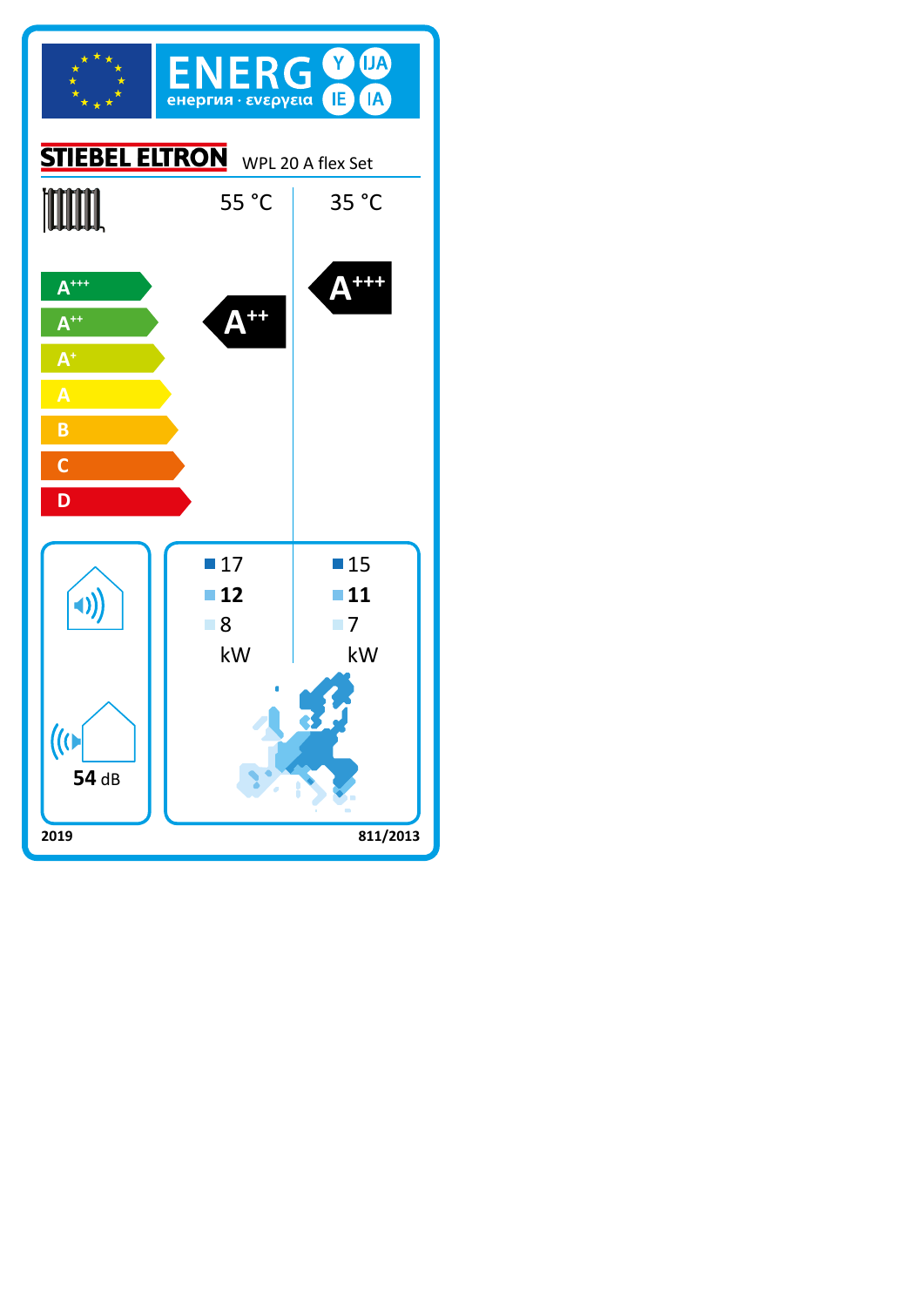## **Product datasheet: Room heater to regulation (EU) no. 811/2013**

|                                                                                                                 |       | <b>WPL 20 A flex Set</b> |
|-----------------------------------------------------------------------------------------------------------------|-------|--------------------------|
|                                                                                                                 |       | 239089                   |
| Manufacturer                                                                                                    |       | <b>STIEBEL ELTRON</b>    |
| Energy efficiency class for central heating in moderate climates for<br>medium temperature applications         |       | $A_{++}$                 |
| Energy efficiency class for central heating in moderate climates for low<br>temperature applications            |       | $A_{+++}$                |
| Rated heating output in moderate climates for medium temperature<br>applications                                | kW    | 12                       |
| Rated heating output in moderate climates for low temperature<br>applications                                   | kW    | 11                       |
| Energy efficiency for central heating in moderate climates for medium<br>temperature applications               | $\%$  | 143                      |
| Energy efficiency for central heating in moderate climates for low<br>temperature applications                  | $\%$  | 185                      |
| Energy consumption of central heating in moderate climates for medium<br>temperature applications               | kWh/a | 6801                     |
| Energy consumption for central heating under moderate climatic<br>conditions, for low temperature applications  | kWh/a | 4839                     |
| Rated heating output in colder climates for medium temperature<br>applications                                  | kW    | 17                       |
| Rated heating output in colder climates for low temperature applications                                        | kW    | 15                       |
| Rated heating output in warmer climates for medium temperature<br>applications                                  | kW    | 8                        |
| Rated heating output in warmer climates for low temperature applications                                        | kW    | $\overline{7}$           |
| Energy efficiency for central heating in colder climates for medium<br>temperature applications                 | $\%$  | 132                      |
| Energy efficiency for central heating in colder climates for low<br>temperature applications                    | $\%$  | 165                      |
| Energy efficiency for central heating in warmer climates for medium<br>temperature applications                 | $\%$  | 163                      |
| Energy efficiency for central heating in warmer climates for low<br>temperature applications                    | $\%$  | 214                      |
| Energy consumption for central heating under colder climatic conditions,<br>for medium temperature applications | kWh/a | 12405                    |
| Energy consumption for central heating under colder climatic conditions,<br>for low temperature applications    | kWh/a | 8804                     |
| Energy consumption for central heating under warmer climatic conditions,<br>for medium temperature applications | kWh/a | 2581                     |
| Energy consumption for central heating under warmer climatic conditions,<br>for low temperature applications    | kWh/a | 1720                     |
| Sound power level external                                                                                      | dB(A) | 54                       |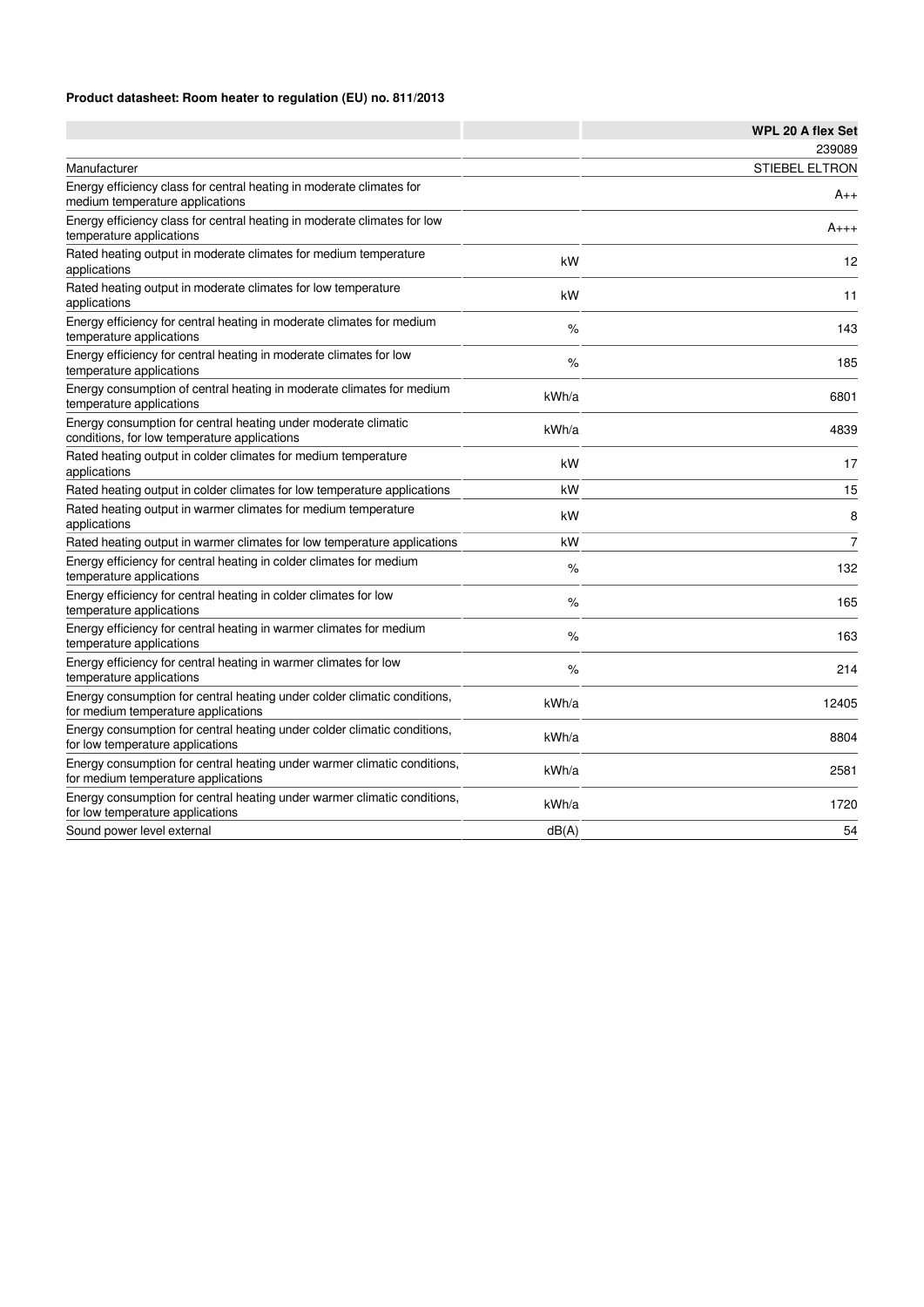



## **STIEBEL ELTRON**

WPL 20 A flex Set

## **TOOTAL**

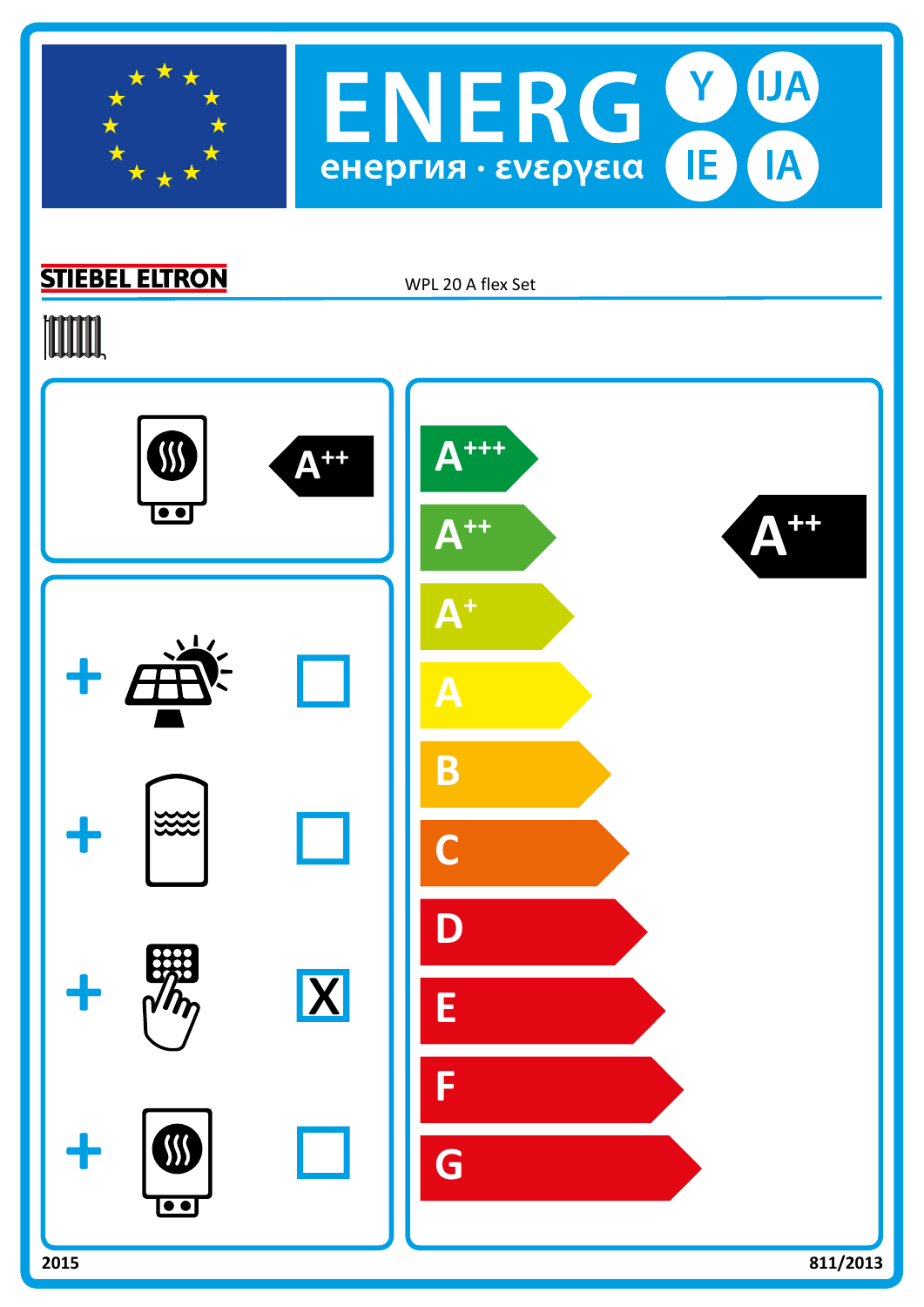|                                                                                                                                              |      | <b>WPL 20 A flex Set</b> |
|----------------------------------------------------------------------------------------------------------------------------------------------|------|--------------------------|
|                                                                                                                                              |      | 239089                   |
| Manufacturer                                                                                                                                 |      | <b>STIEBEL ELTRON</b>    |
| Energy efficiency for central heating in moderate climates for medium<br>temperature applications                                            | $\%$ | 143                      |
| Temperature controller class                                                                                                                 |      | VI                       |
| Contribution of temperature controller to room heating energy efficiency                                                                     | $\%$ | 4                        |
| Room heating energy efficiency of composite system under moderate<br>climatic conditions                                                     | $\%$ | 138                      |
| Room heating energy efficiency of composite system under colder<br>climatic conditions                                                       | $\%$ | 133                      |
| Room heating energy efficiency of composite system under warmer<br>climatic conditions                                                       | $\%$ | 144                      |
| Value of differential between room heating energy efficiency under<br>moderate climatic conditions and that under colder climatic conditions | $\%$ | 5                        |
| Value of differential between room heating energy efficiency under<br>warmer climatic conditions and that under moderate climatic conditions | $\%$ | 6                        |
| Energy efficiency class for central heating in moderate climates for<br>medium temperature applications                                      |      | $A_{++}$                 |
| Room heating energy efficiency class of composite system under<br>moderate climatic conditions                                               |      | $A_{++}$                 |